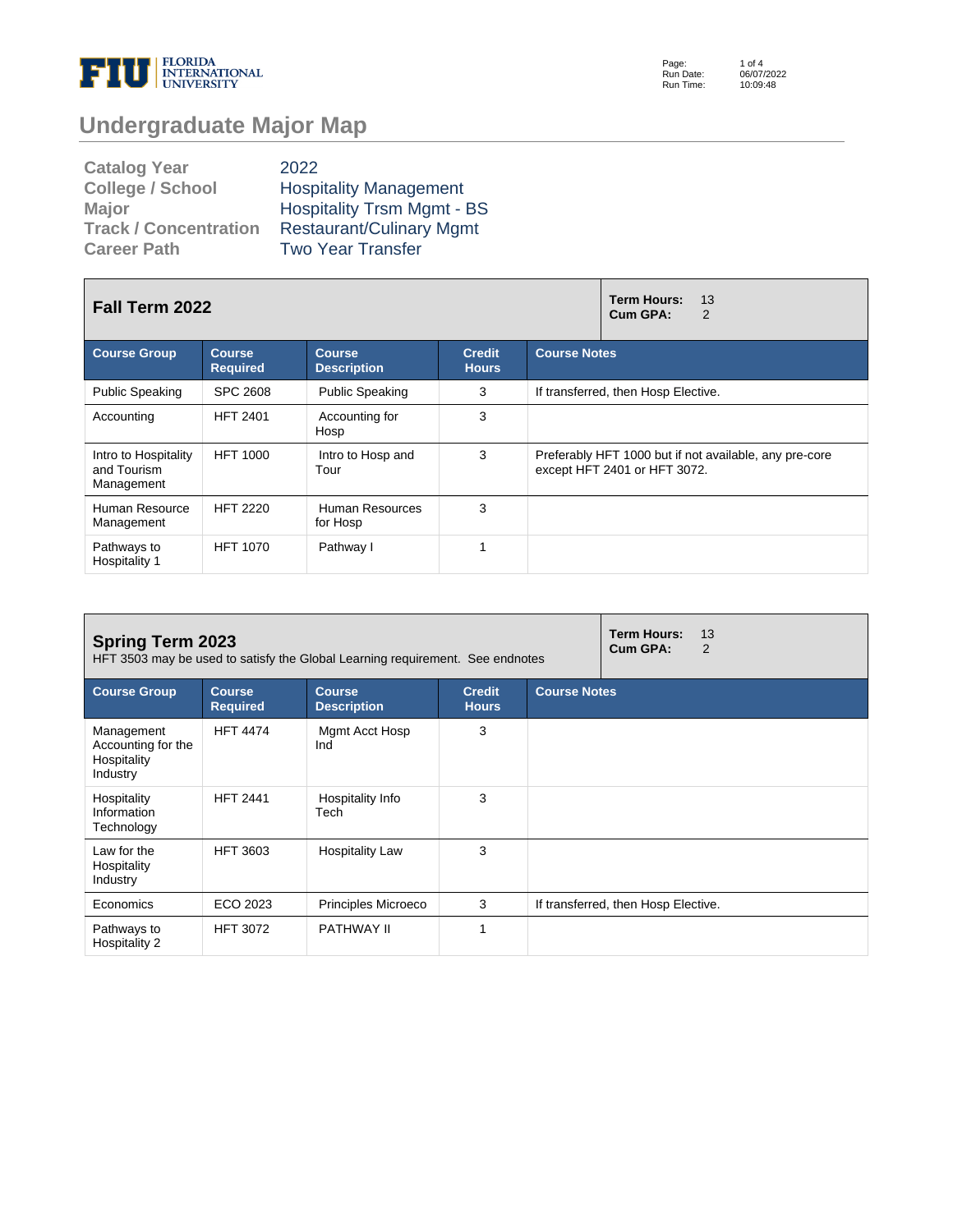

# **Undergraduate Major Map**

| <b>Summer Term 2023</b><br>Use this semester to catch up on coursework if necessary. |                                  |                                     |                               | Term Hours: 6       |  |  |
|--------------------------------------------------------------------------------------|----------------------------------|-------------------------------------|-------------------------------|---------------------|--|--|
| <b>Course Group</b>                                                                  | <b>Course</b><br><b>Required</b> | <b>Course</b><br><b>Description</b> | <b>Credit</b><br><b>Hours</b> | <b>Course Notes</b> |  |  |
| Hospitality<br>Leadership<br><b>Required Courses</b>                                 | <b>HFT 4247</b>                  | D&I in the Hosp.<br>Industry        | 3                             |                     |  |  |
| Restaurant/Culina<br>ry Management<br><b>Required Courses</b><br>Continued           | <b>HFT 3263</b>                  | <b>Dining Services</b><br>Mgmt      | 3                             |                     |  |  |

| Fall Term 2023                                                |                                  |                                     |                               | <b>Term Hours:</b><br>12<br>Cum GPA:<br>2.75 |                                                                              |  |
|---------------------------------------------------------------|----------------------------------|-------------------------------------|-------------------------------|----------------------------------------------|------------------------------------------------------------------------------|--|
| <b>Course Group</b>                                           | <b>Course</b><br><b>Required</b> | <b>Course</b><br><b>Description</b> | <b>Credit</b><br><b>Hours</b> | <b>Course Notes</b>                          |                                                                              |  |
| <b>Financial Analysis</b><br>in the Hospitality<br>Industry   | <b>HFT 4464</b>                  | Fin Anal Hosp<br>Indust             | 3                             |                                              |                                                                              |  |
| Restaurant/Culina<br>ry Management<br><b>Required Courses</b> |                                  |                                     | 3                             |                                              | Choose from HFT 4853, HFT 4802C, HFT 4833, FSS<br>3073, FSS 3242C, FSS 4106. |  |
| <b>HOSPITALITY</b><br>MANAGEMENT<br><b>COMMON CORE</b>        |                                  |                                     | 3                             | <b>HFT 4545.</b>                             | Please select one: HFT 4295 or HFT 3006 or HFT 3073 or                       |  |
| <b>Advanced Food</b><br>Production<br>Management              | <b>FSS 4234C</b>                 | Adv Food Prod                       | 3                             |                                              |                                                                              |  |

| <b>Spring Term 2024</b><br>HFT 4323 may be used to satisfy the Global Learning requirement. See endnotes                                               |                 |                             |   |                                                                              | <b>Term Hours:</b><br>12<br>Cum GPA:<br>2                                    |  |
|--------------------------------------------------------------------------------------------------------------------------------------------------------|-----------------|-----------------------------|---|------------------------------------------------------------------------------|------------------------------------------------------------------------------|--|
| <b>Course Notes</b><br><b>Course Group</b><br><b>Credit</b><br><b>Course</b><br><b>Course</b><br><b>Required</b><br><b>Description</b><br><b>Hours</b> |                 |                             |   |                                                                              |                                                                              |  |
| Restaurant/Culina<br>ry Management<br><b>Required Courses</b>                                                                                          |                 |                             | 3 | Choose from HFT 4853, HFT 4802C, HFT 4833, FSS<br>3073, FSS 3242C, FSS 4106. |                                                                              |  |
| <b>HOSPITALITY</b><br><b>MANAGEMENT</b><br><b>COMMON CORE</b>                                                                                          |                 |                             | 3 | Please select one: HFT 3503 or HFT 4509.                                     |                                                                              |  |
| Hospitality<br>Analytics and<br>Revenue<br>Management                                                                                                  | <b>HFT 4413</b> | Hosp Analytics &<br>Rev Mgt | 3 |                                                                              |                                                                              |  |
| Restaurant/Culina<br>ry Management<br><b>Required Courses</b>                                                                                          |                 |                             | 3 |                                                                              | Choose from HFT 4853, HFT 4802c, HFT 4833, FSS<br>3073, FSS 3242c, FSS 4106. |  |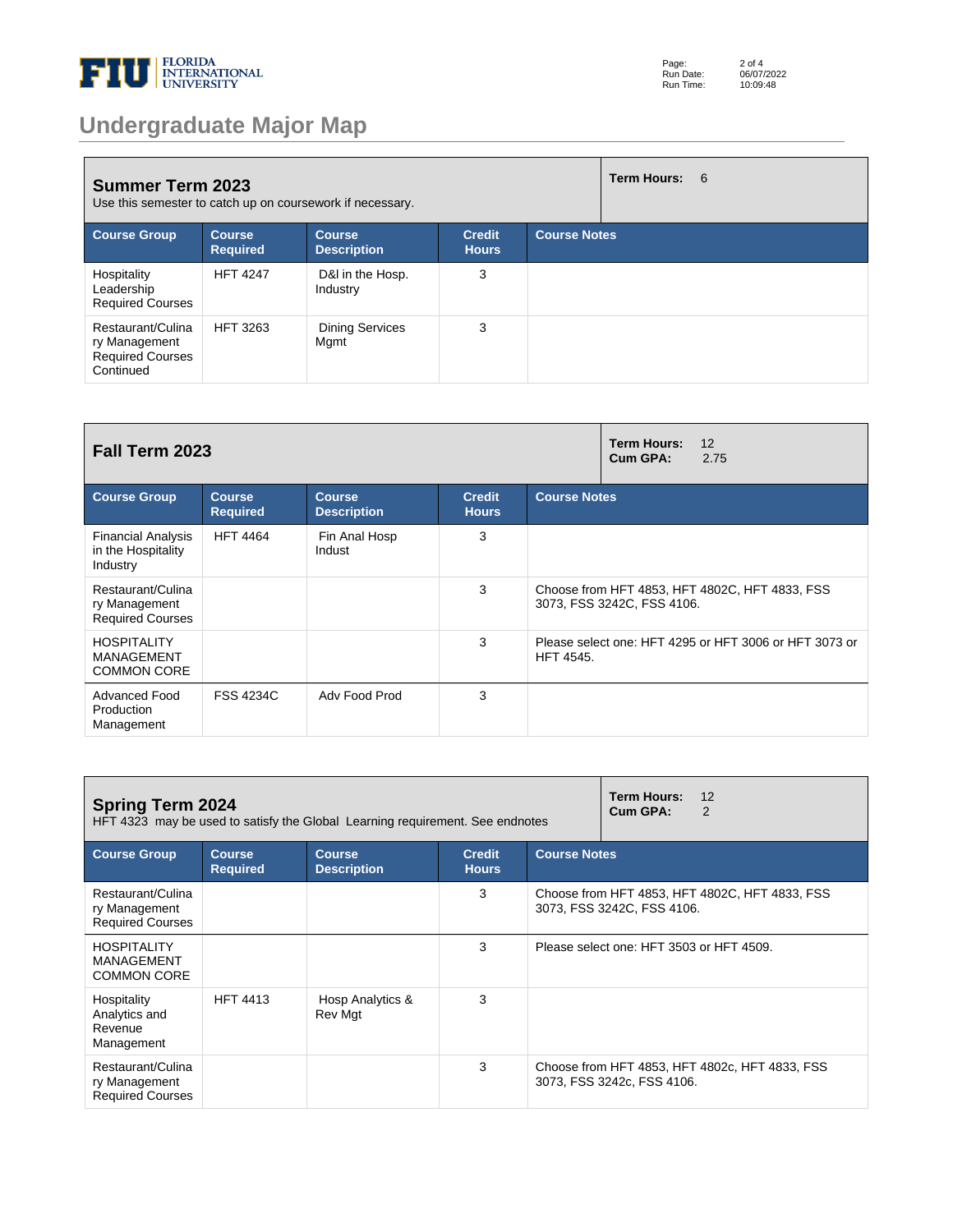

### **Undergraduate Major Map**

| <b>Summer Term 2024</b><br>Use this Semester to catch up on coursework if necessary.<br><b>Hospitality Industry Experience</b> |                                  |                                     |                               |                                                              | Term Hours:<br>Cum GPA: | $\overline{4}$<br>2.75 |
|--------------------------------------------------------------------------------------------------------------------------------|----------------------------------|-------------------------------------|-------------------------------|--------------------------------------------------------------|-------------------------|------------------------|
| <b>Course Group</b>                                                                                                            | <b>Course</b><br><b>Required</b> | <b>Course</b><br><b>Description</b> | <b>Credit</b><br><b>Hours</b> | <b>Course Notes</b>                                          |                         |                        |
| Advanced<br>Internship                                                                                                         | <b>HFT 4945</b>                  | Adv Intern Hsptly                   |                               |                                                              |                         |                        |
| <b>HOSPITALITY</b><br>MANAGEMENT<br><b>COMMON CORE</b>                                                                         |                                  |                                     | 3                             | HFT 4296- Strategic Management in Hospitality and<br>Tourism |                         |                        |

#### **General Requirements**

\*Critical Indicator is the minimum grade indicated in specific courses to demonstrate proficiency and progress in major. Earning less than the minimum grade is a trigger for a conversation with advisor.\*

Transfer students are assumed to have completed an Associates of Arts Degree from a Florida Public Institution or completed 60 credits and the University Core Curriculum Requirements. 

In addition, the following courses are required of incoming transfer students: 

Global Learning Requirement for Transfers: Transfers entering FIU Fall 2011 or later are required to take two Global Learning courses. 

Those who meet University Core Curriculum Requirements prior to entering FIU 

-Two Global Learning Discipline Specific Courses (One of the two may be a Global Learning Foundation Course chosen in consultation with your advisor) 

Those who do not meet University Core Curriculum Requirements prior to entering FIU -One Global Learning Foundation Course (from the University Core Curriculum) -One Global Learning Discipline Specific Course 

Transfer courses may not be used to meet the FIU Global Learning Requirement. For a list of Global learning courses: http://goglobal.fiu.edu 

School of Hospitality and Tourism Management Selected Major Requirements: 

Industry Experience Requirement: 1300 hours - A total of 1300 documented hours of hospitality/ tourism related practical training work experience is required. This includes 300 hours in HFT 4945 Advanced Internship. A minimum of 800 hours must be completed while enrolled in the degree program at FIU. The Advanced Internship must be track-related and approved by an advisor. Work experience documentation is required. Students with extensive industry management experience may apply for a waiver of the 1000 hour work experience and Advanced Internship. 

Hospitality Management offers 6 majors and the option of a general Hospitality major. If one of the 6 majors is chosen, 4 specific major courses are required and 2 major related electives. If the general hospitality option is chosen, the electives may be chosen from any of the courses offered in our program. Students who do not take any of the 6 lower division prerequisites prior to transferring into FIU with 60 credits, will need to take 6 additional credits of major electives if a major is selected.